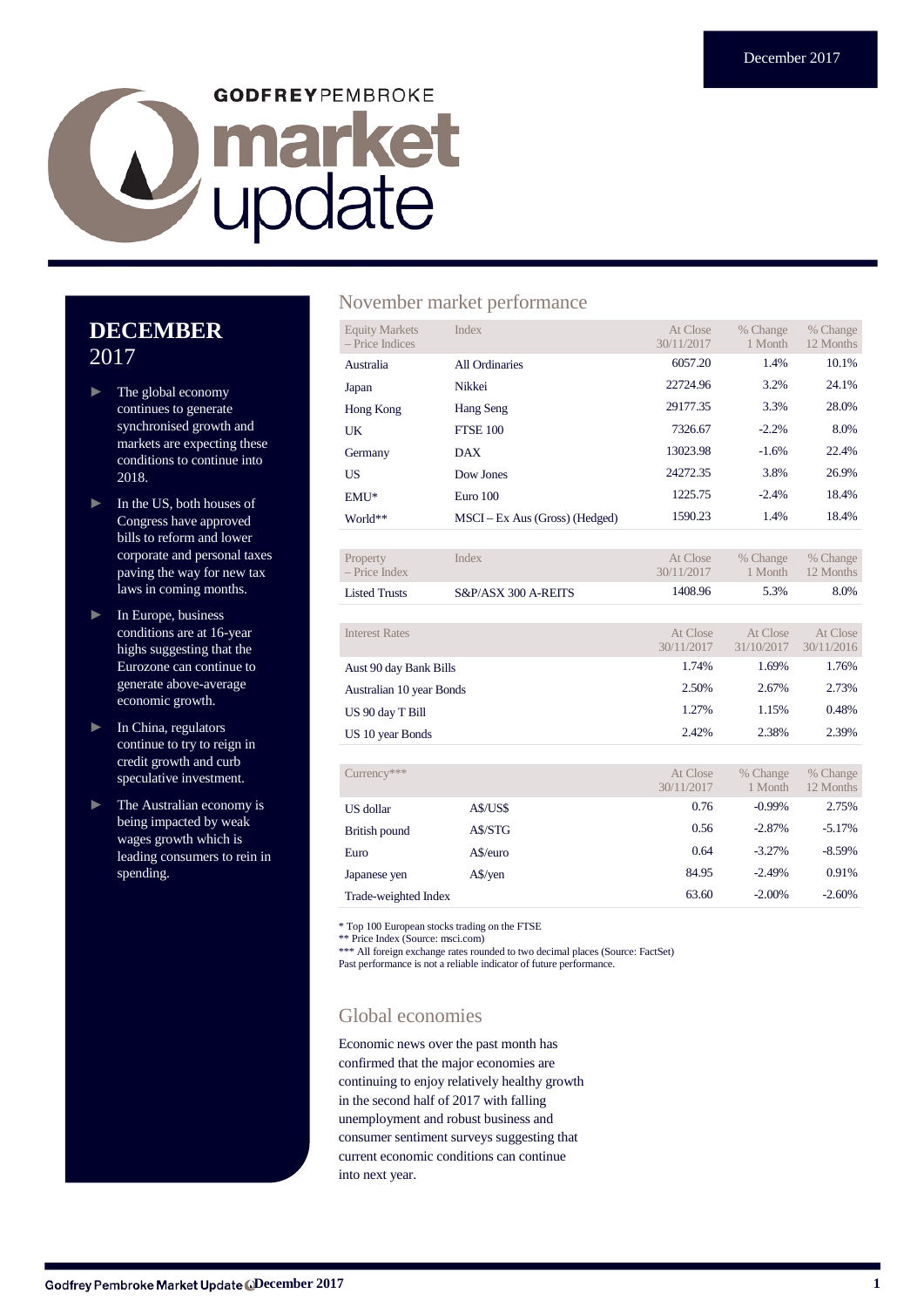

## US

In the United States, separate tax reform bills were passed in both the House of Representatives and Senate, paving the way for tax cuts for both companies and individuals assuming that the two bills can be reconciled. For major companies, the headline tax rate is expected to fall from 35% to 20% and, all else being equal, this should boost corporate earnings, but risks saddling the economy with higher levels of government debt if the tax cuts don't stimulate higher economic activity. With full employment and strong economic conditions and the likely fiscal stimulus from tax cuts, the US Federal Reserve under new Chairman, Jerome Powell, is likely to continue to normalise interest rates over the next two to three years. Higher short term US interest rates and the repatriation of offshore cash holdings by US multinational companies, due to proposed tax changes, is also likely to be supportive for the US Dollar given a significant portion of the US\$2.6 trillion in estimated cash holdings are held in foreign currencies.

## Europe

In the Eurozone, the economy continues to perform strongly with retail sales growing 3.7% year-on-year, reflecting recent strong consumer sentiment readings. The purchasing manager surveys for the Eurozone have also continued to strengthen with the composite PMI index at a new cyclical high in November suggesting that the Eurozone economy should be growing at about a 3.5% year-on-year, higher than last quarter's 2.5% growth rate. Manufacturing activity has been particularly strong with the November manufacturing PMI at 60.1, which was only the second time in the 20 year survey's history that more than 60 has been recorded.

## China

Chinese activity data slowed more than expected in October and business surveys in November have also pointed to slower activity. The slowdown appears to relate to government efforts to close capacity in the metals sector to help reduce pollution. Housing construction has also slowed following government efforts to curb real estate speculation. In November, the Chinese government announced additional policy reforms aimed at reducing risks in the shadow banking industry by restricting internet micro-lending and regulating "wealth management products" which have been used by banks and trust companies to help finance real estate speculation.

## Asia region

In Japan, the preliminary estimate of quarterly real GDP growth slowed to 0.3%, marginally below expectations. This was the seventh consecutive positive quarter for growth and was enough to boost annual growth from 1.4% to 1.7%, which is above the Bank of Japan's estimate of potential growth (of just 0.5-1.0%). However, even though the unemployment rate remained at a 23-year low of 2.8% in October, Japanese consumers are reluctant to spend with core household spending down 0.6% year-onyear. The weak consumer spending has seen the Bank of Japan's new preferred core measure of inflation – which excludes the prices of fresh food and energy – rise only 0.2% year-on-year in October, well below their 2% target rate.

## Australia

In Australia, the economy grew slightly less than expected, expanding 0.6% in the September quarter with household consumption growth particularly weak. This was likely linked with the weak wages growth which rose only 0.5% over the quarter despite the increase in the minimum wage in July. However, the economy continues to generate strong jobs growth and with business conditions at elevated levels the robust employment conditions should continue into next year.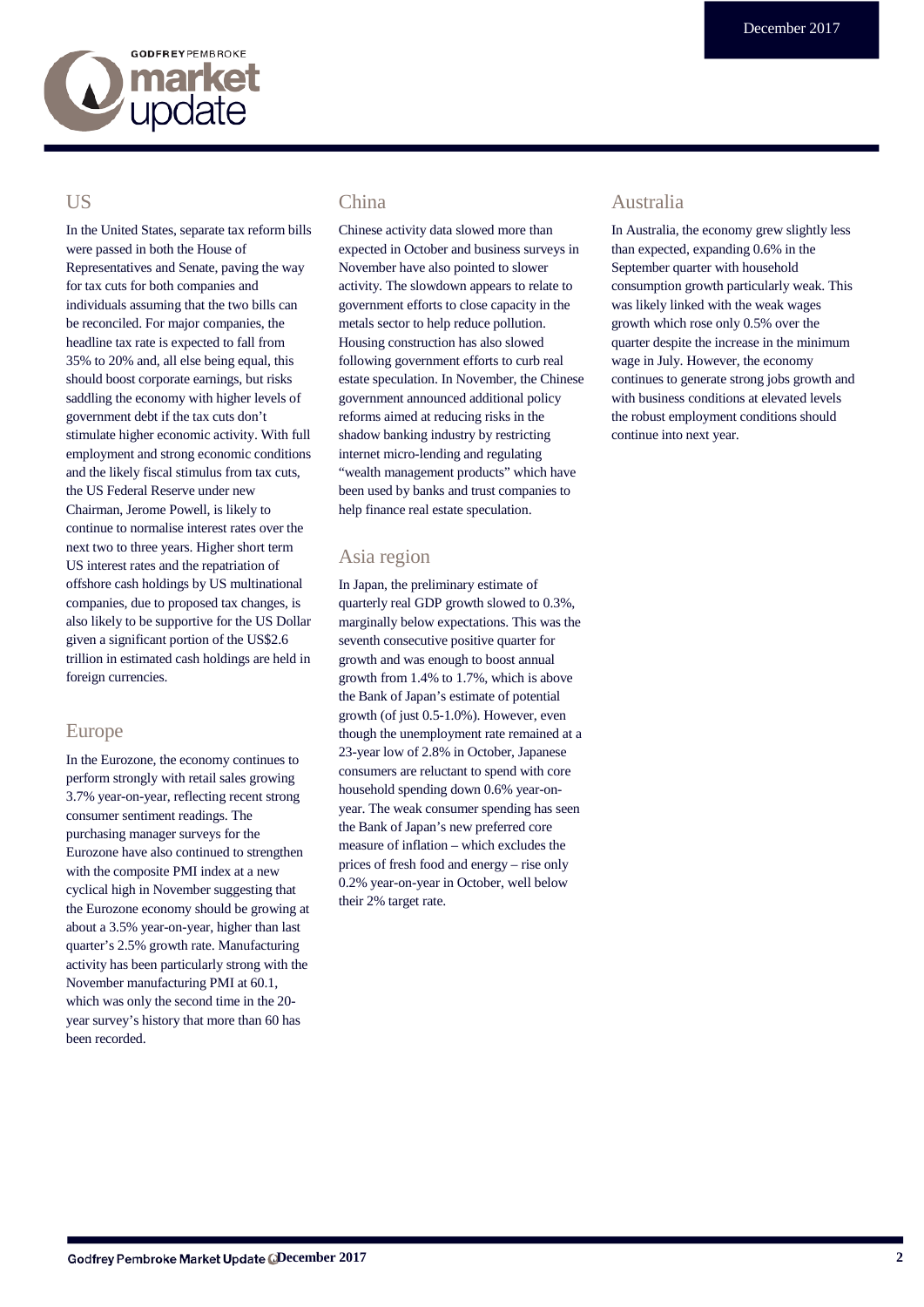

# **EQUITY** MARKETS

- ► Developed market shares rose 1.6% and emerging market shares fell 0.8% in local currency terms.
- ► The German DAX Index fell 1.6%.
- ► The Euro 100 index lost 2.4% over the month.
- ► The Japanese Nikkei 225 Index was 3.2% higher.
- ► The US Standard & Poor's 500 Index was up 3.1% in November and has returned 20.5% year-to-date.
- ► Australia's S&P/ASX All Ordinaries Index rose 1.4%.

## Australian equities

|            | Index/Benchmark (% pa)        |        | 1 Year 3 Years 5 Years 7 Years |        |       |
|------------|-------------------------------|--------|--------------------------------|--------|-------|
| Australian | $S\&P/ASX$ 300 Acc.           | 14.66% | 8.82%                          | 10.46% | 8.42% |
|            | $S&P/ASX$ 50 Acc.             | 12.61% | 7.16%                          | 9.91%  | 8.56% |
|            | S&P/ASX Small Ordinaries Acc. | 20.50% | 13.36%                         | 7.40%  | 3.13% |

The S&P/ASX 200 Accumulation Index continued its recent strong run finishing up 1.6% in November in line with developed market global equities. Within the Australian equity market the best performing sectors were REITs (+5.3%), energy (+4.1%) and consumer staples (+3.2%). REITs were led by Westfield Corporation (+7.9%), Investa Office Fund (+7.1%) and GPT (+6.3%). Within the energy sector the standouts were Santos (+12.9%) and Origin (+12.5%) and in the battered telecommunications sector, TPG Telecom (+10.2%) and Vocus Group (+9.0%) posted strong returns.

The telecommunication sector underperformed (-1.6%), in spite of the performance of Vocus and TPG, while the heavyweight sector of financials was unchanged for the month. The weakness in telecommunications was solely due to Telstra being down 3.1% while National Australia Bank (-6.5%), ANZ Banking Group (-2.3%) and Westpac Banking Group (-1.8%) all weighed on the broader market. Banks suffered due to a combination of weak results and a banking Royal Commission announced on the last day of the month.

| Sector                        | 1 Month | 3 Months | 1 Year   |
|-------------------------------|---------|----------|----------|
| Energy                        | 4.3%    | 12.3%    | 21.9%    |
| <b>Materials</b>              | 2.0%    | 5.1%     | 20.1%    |
| Industrial                    | 2.2%    | 5.3%     | 23.0%    |
| <b>Consumer Discretionary</b> | 0.9%    | 6.3%     | 11.6%    |
| <b>Consumer Staples</b>       | 3.2%    | 6.7%     | 20.8%    |
| <b>Health Care</b>            | 3.0%    | 11.1%    | 27.6%    |
| Financials (ex Property)      | $0.0\%$ | 4.4%     | 10.6%    |
| Info Tech                     | 4.5%    | 14.0%    | 27.4%    |
| <b>Telcos</b>                 | $-1.6%$ | $-3.8\%$ | $-24.4%$ |
| <b>Utilities</b>              | 3.0%    | 4.2%     | 24.2%    |
| Property                      | 5.3%    | 8.3%     | 13.5%    |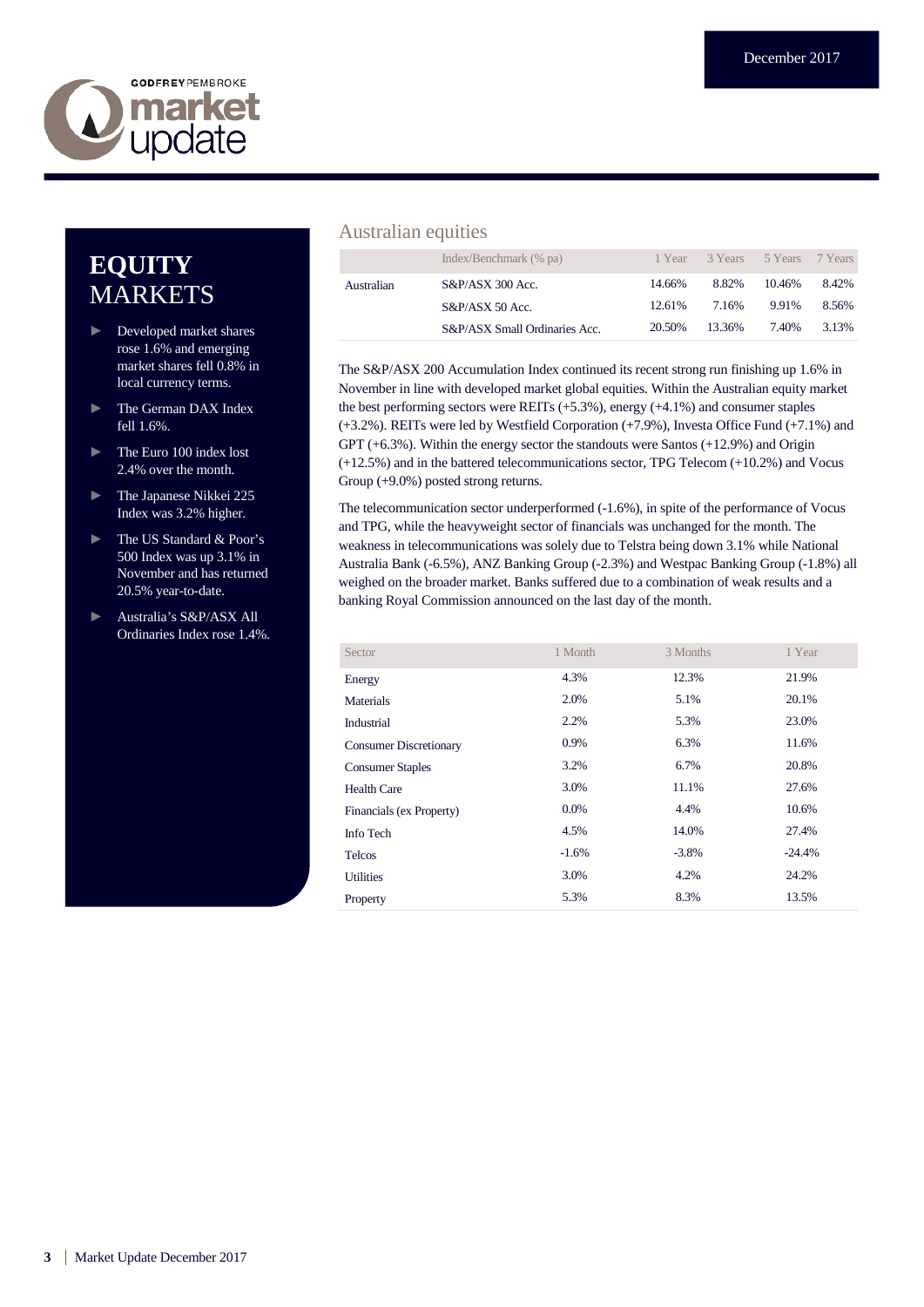

## **BIG MOVERS** THIS MONTH

### **Going up**

| $\hat{\parallel}$ Property     | 5.3% |
|--------------------------------|------|
| 11 Information Technology 4.5% |      |
| $\hat{\mathbb{I}}$ Energy      | 4.3% |

#### **Going down**

 $\downarrow$  Telecommunications -1.6%

## Global Equities

|          | Index/Benchmark (% pa)             | 1 Year | 3 Years | 5 Years | 7 Years |
|----------|------------------------------------|--------|---------|---------|---------|
| Global   | MSCI World Ex Aus (Gross) in AUD   | 21.19% | 13.27%  | 20.06%  | 15.08%  |
|          | MSCI World Ex Aus (Gross) in Local | 21.30% | 9.62%   | 14.21%  | 12.17%  |
|          | Currency                           |        |         |         |         |
|          | MSCI World Small Cap (\$A)         | 20.94% | 15.87%  | 21.56%  | 15.78%  |
| Emerging | <b>MSCI</b> Emerging Mkts Free     | 27.93% | 9.06%   | 8.66%   | 6.60%   |
|          | MSCI AC Far East Free (ex Japan)   | 32.12% | 10.14%  | 9.44%   | 0.07%   |

The MSCI World ex-Australia Index (in local currency terms) returned 1.6% in November, however, a decline in the Australian Dollar meant the index rose 3.3% in Australian Dollar terms. Every sector except materials was higher over the month with materials shares posting a small loss of 0.1% while the best performing sector was energy, which rose 3.0% helped by the oil price which rose almost 6% due to the OPEC and Russian agreement to extend oil production cuts to the end of 2018. Information technology shares, which are less likely to benefit from the US tax cuts, rose only 1.0% in November although they remain 40% higher year-on-year.

## Property

|            | Index/Benchmark (% pa)                    |        | 1 Year 3 Years 5 Years 7 Years |                     |  |
|------------|-------------------------------------------|--------|--------------------------------|---------------------|--|
| Australian | S&P/ASX 300 A-REIT Acc                    | 13.49% | 12.87%                         | 14.00% 13.83%       |  |
| Global     | FTSE EPRA/NAREIT Dv ex AUS TR Hdg<br>AUD. | 11.98% |                                | 6.89% 11.29% 11.77% |  |

The S&P/ASX 300 A-REIT Accumulation Index (which includes distributions) returned 5.3% in November helped by the fall in the Australian ten-year government bond yield. Over the past year, property securities have returned 13.5%, including distributions, outperforming international property securities which returned 12%.

A-REITs have also outperformed currency-hedged Global REITs over three, five and seven years.